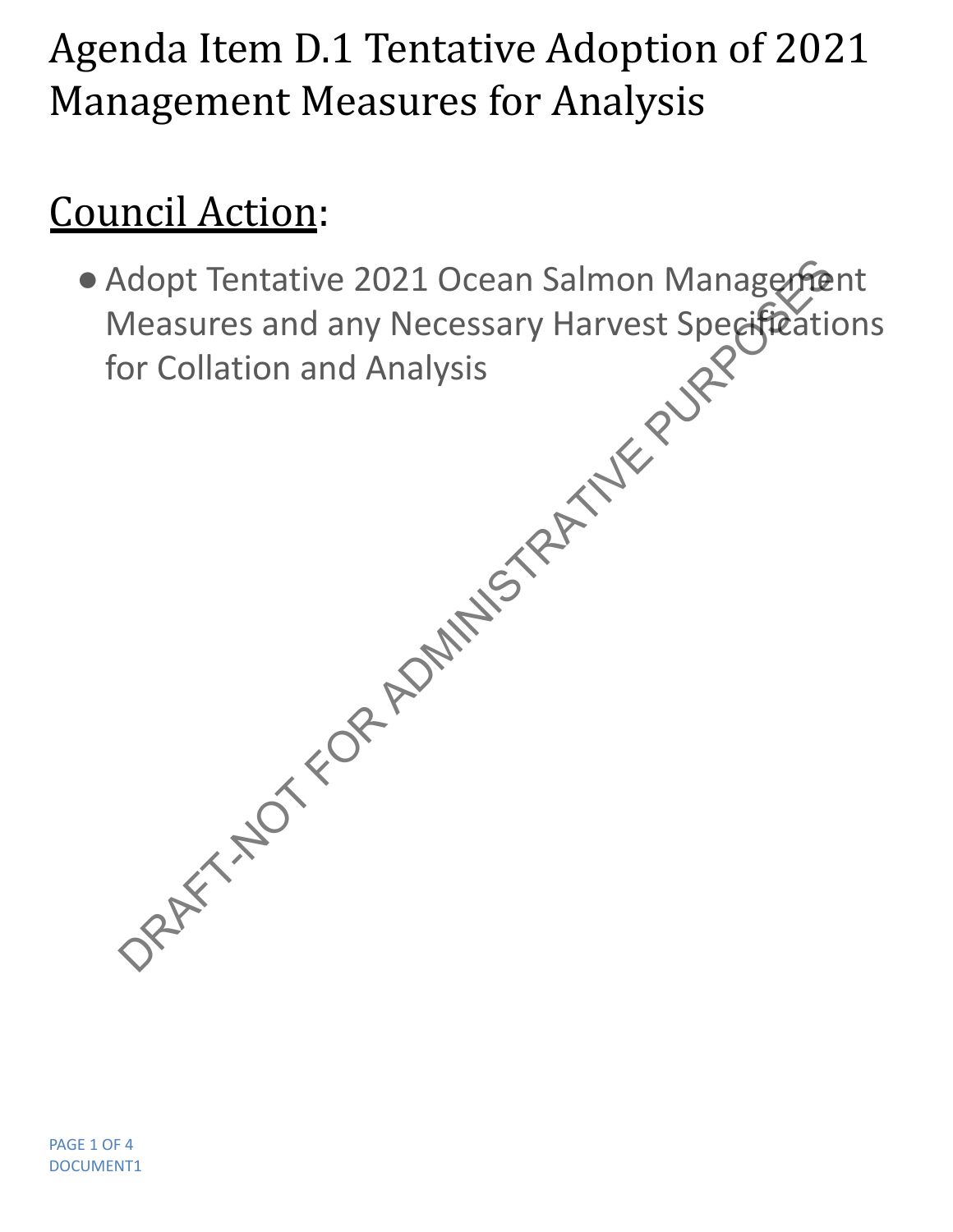**I move to tentatively adopt the ocean salmon fishery management measures for non-Indian fisheries as presented in Agenda Item D.1.e, Supplemental SAS Report 1, dated April 8, 2021 for STT collation and analysis.**

**Moved by Kyle Adicks; Second by Phil Anderson**

**Motion passed unanimously.** DRAFT-NOT FOR ADMINISTRATIVE PURPOSES

PAGE 2 OF 4 DOCUMENT1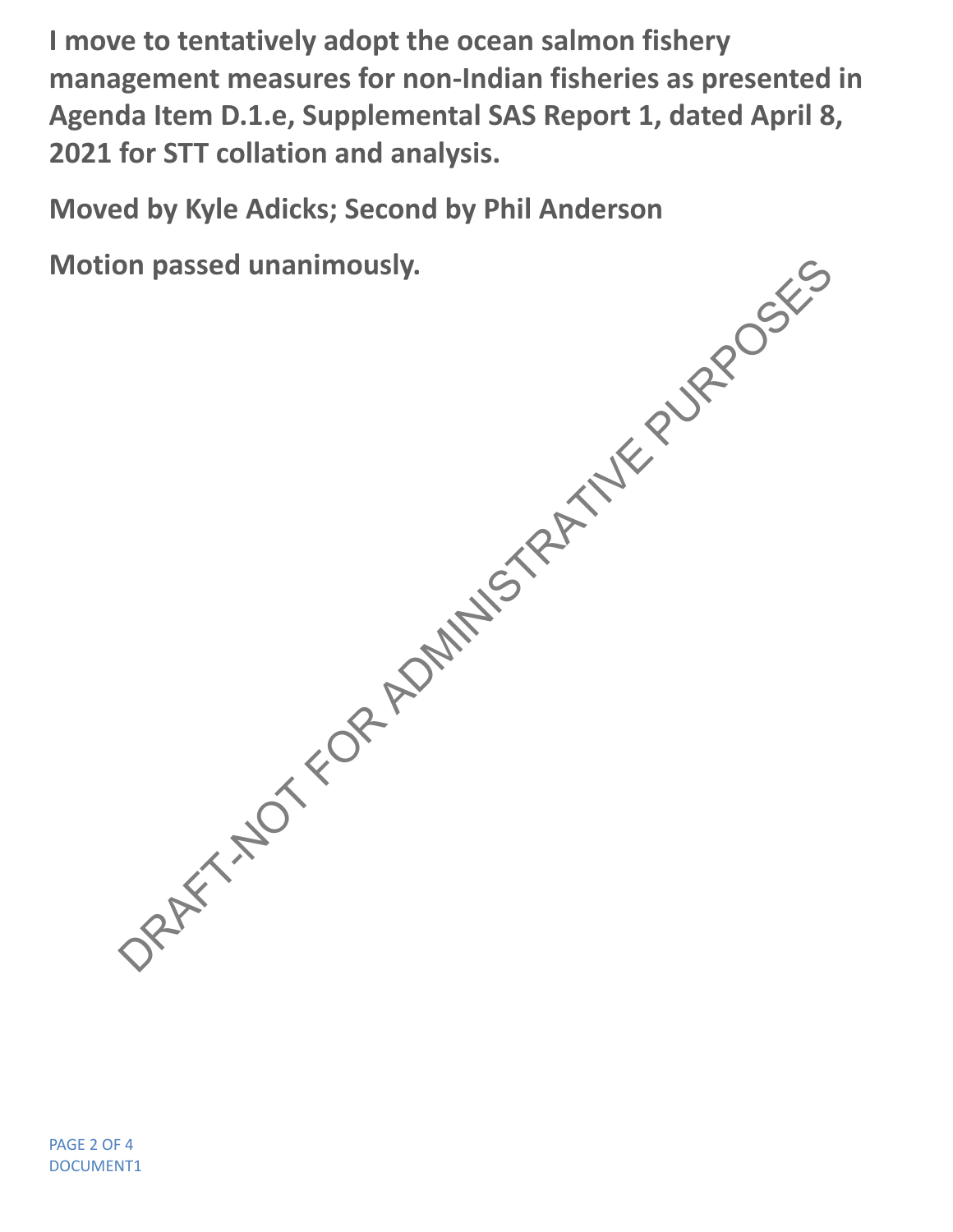I move the Council adopt for STT analysis the following initial Treaty Troll salmon management measures.

**Makah Tribe**

**Alternative I:** 50,000 Chinook and 50,000 coho DRAFT-NER PURPOSES

**Alternative II:** 35,000 Chinook and 35,000 coho

**Alternative III:** 0 Chinook and 0 coho

**QTA Tribes**

Alternative I: 35,000 Chinook and 16,500 coho

Alternative II: 25,000 Chinook and 10,000 coho

Alternative III: 0 Chinook and 0 coho

The alternatives consist of a May  $1 -$  June 30 Chinook-directed fishery and a July  $1 -$  September 15 all-species fishery. The Chinook quota should be evenly split between the two time periods.

Moved by Joe Oatman; Second by Kyle Adicks

Motion passed unanimously.

PAGE 3 OF 4 DOCUMENT1